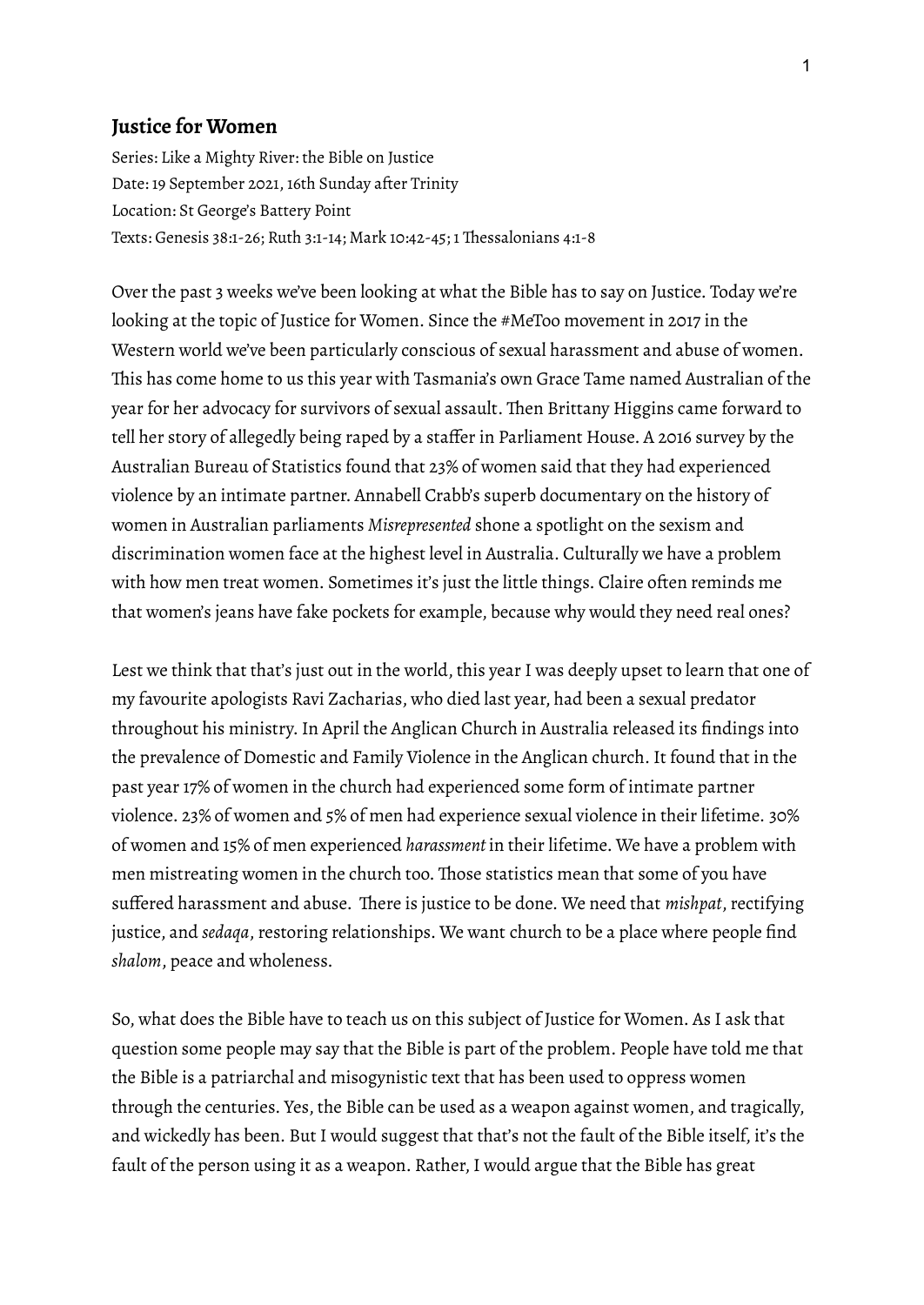resources to critique the mistreatment of women, to empower women, and to show men how to treat women with dignity and respect. We've been reading through Judges with our kids, and what I've noticed is that these stories are so powerful in shaping our moral and spiritual imaginations. So this morning I want to explore this topic of justice for women by looking at 2 stories from the Old Testament- Tamar and Judah in Genesis 38 and Ruth and Boaz in the book of Ruth.

I recognise that this is a huge topic, beyond one sermon.I've chosen to focus on men using women's bodies as I think that lies at the heart of this issue.I feel like what I've written for today is wholly inadequate.I hope it's a start.I know that I still have lots to learn, and I'm so thankful for some of the women in my life who continue to teach me so much in this area. My Mum, who I always remember telling me about the particular vulnerabilities of women in the cultures she was working in. Claire, who always challenges me in this area and makes me listen and read. And women here who I've learned so much from in hearing your stories.

# **Created and Fallen Realities**

Before we come to Tamar and Ruth, I want to briefly touch on the realities of the creation and the fall that set the stage for our experience of the world as women and men. Beneath all the Bible's teaching on justice lies the fundamental declaration in chapter 1 of the Bible that God has made humanity, male and female in his image and likeness. This theological conviction is the reason why all people regardless of their differences are to be treated with respect and dignity. All people are equally made by God, bear his image, and are loved by God. Second, we are made male and female. These biological realities shape our experience of the world and how we see things. Yet this fundamental duality in the human race does not undermine or negate that primary equality before God and each other as image bearers. What's more, we need each other. Women and men are not made to be at war. We are all, however, also equally fallen. The story of Genesis 3 is that where there was meant to be harmony and mutual dependence between the sexes now there is mistrust, conflict, blame, and shame.

In 1 Peter 3.7 Peter tells husbands to,"be considerate as you live with your wives, and treat them with respect as the weaker partner and as heirs with you of the gracious gift of life". For my money Peter highlights here something that is generally (though not always) the case that women are physically weaker and more vulnerable than men. What are husbands to do with the relative position of power? Be considerate. Treat their wives with respect. After all they are co-heirs, equal with their husbands before God in redemption. This I suggest is a little window into the inescapable reality of power relations. There are differences of power in all relationships. That biological reality of men's muscle mass and women's reproductive cycle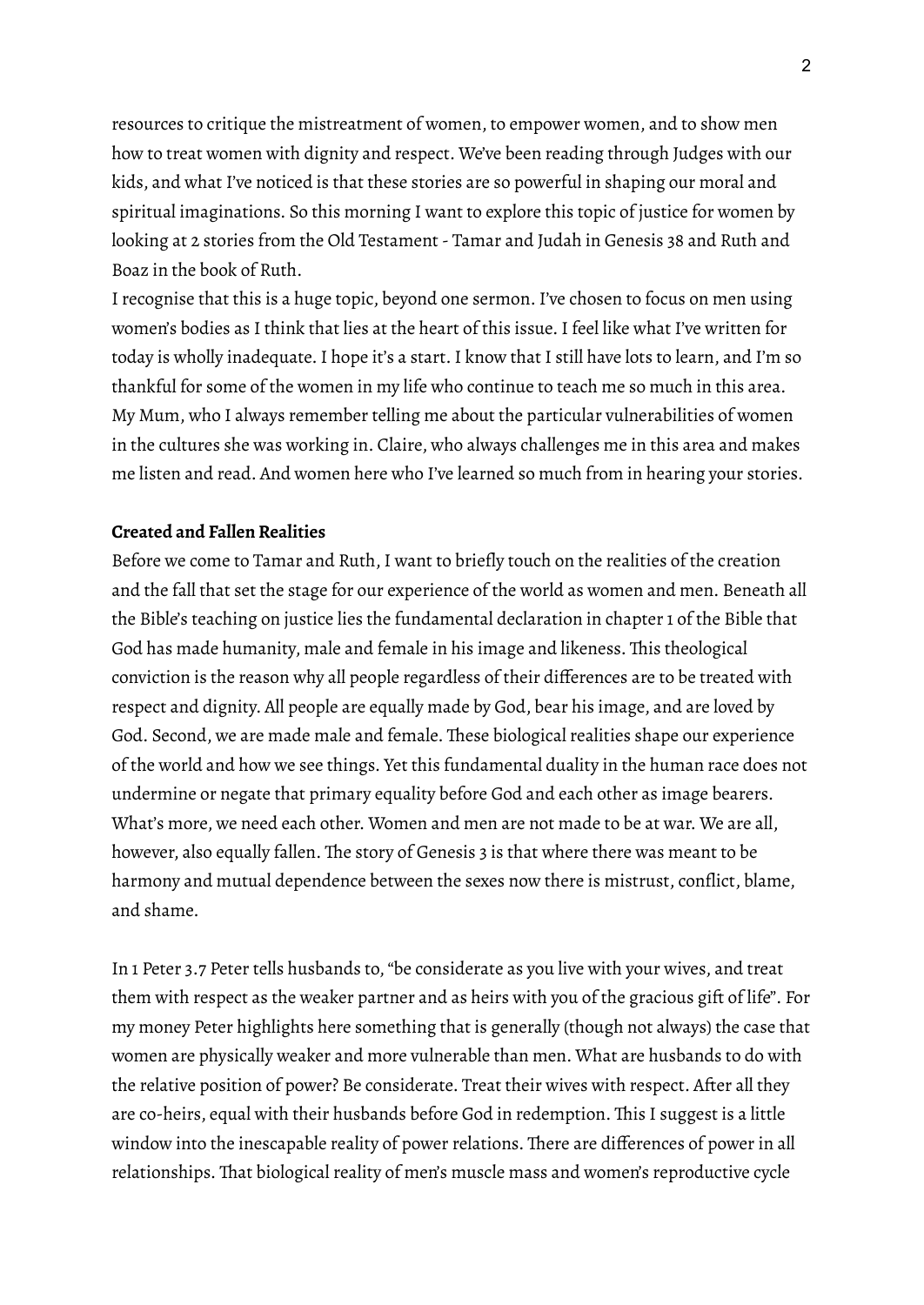has meant that through the ages and across cultures men are more often in positions of power and women in positions of vulnerability.

### **Tamar and Ruth**

That brings us to Tamar and Ruth. Behind both of these stories lies what scholars call the law of levirate marriage. You can find it in Deuteronomy 25. This law said that if a man got married and died before producing a son, his brother had to marry the widow. We might find this law odd, but in ancient Israel it made a lot of sense. In a society where kinship meant the difference between life and death, without a husband to protect her or sons to provide for her in her old age, a woman was in a highly vulnerable position. She could starve. She might be kidnapped and sold, or worse. The book of Ruth hints at this. When Ruth finds herself gleaning in Boaz's field, Boaz tells her to not glean in another field. He says, "I've told the men not to lay a hand on you."<sup>1</sup> Her mother-in-law Naomi also says that it will be good for her to go with the women who work for Boaz,"because in someone else's field you might be harmed." <sup>2</sup> But I'm getting ahead of myself. Let's have a look at Tamar and Judah first. Let me summarise the story.

Judah has 3 sons. The oldest marries Tamar. But he dies. The second marries her but refuses to give her a son and so also dies. Judah then tells her to live in his household and wait till his third son grows up so he can marry her. But Judah thinks the third son might die, so he reneges on his promise. So Tamar hatches a plan. She disguises herself as a prostitute. Judah sees her on the road and sleeps with her, leaving his belt and staff as pledge for the goat he offers her in payment for her services. 3 months later Judah discovers Tamar is pregnant. He is furious, presumably because she has brought shame upon his house. He brings her out to burn her to death. But she sends the staff and belt with this message: "the owner of these made me pregnant". Judah thus finds his sin exposed and says,"She is more righteous than I".

It's an icky story. But I'm so glad that this story and others like it are in the Bible. Because they show us that God sees and knows injustices done.In the pages of the Bible women who've been used like Tamar have a voice and a place in his story. Judah wrongs Tamar in all sorts of ways. In the first place he doesn't let his 3rd son marry her. He's thinking only of himself and his family, not this widow who is under his care. Denying her this provision leaves her vulnerable to poverty and abuse. Judah further wrongs her by committing adultery and incest, both of which the law forbids. He is led by his appetites and then hypocritically

 $1$  Ruth 2.9

<sup>2</sup> Ruth 2.22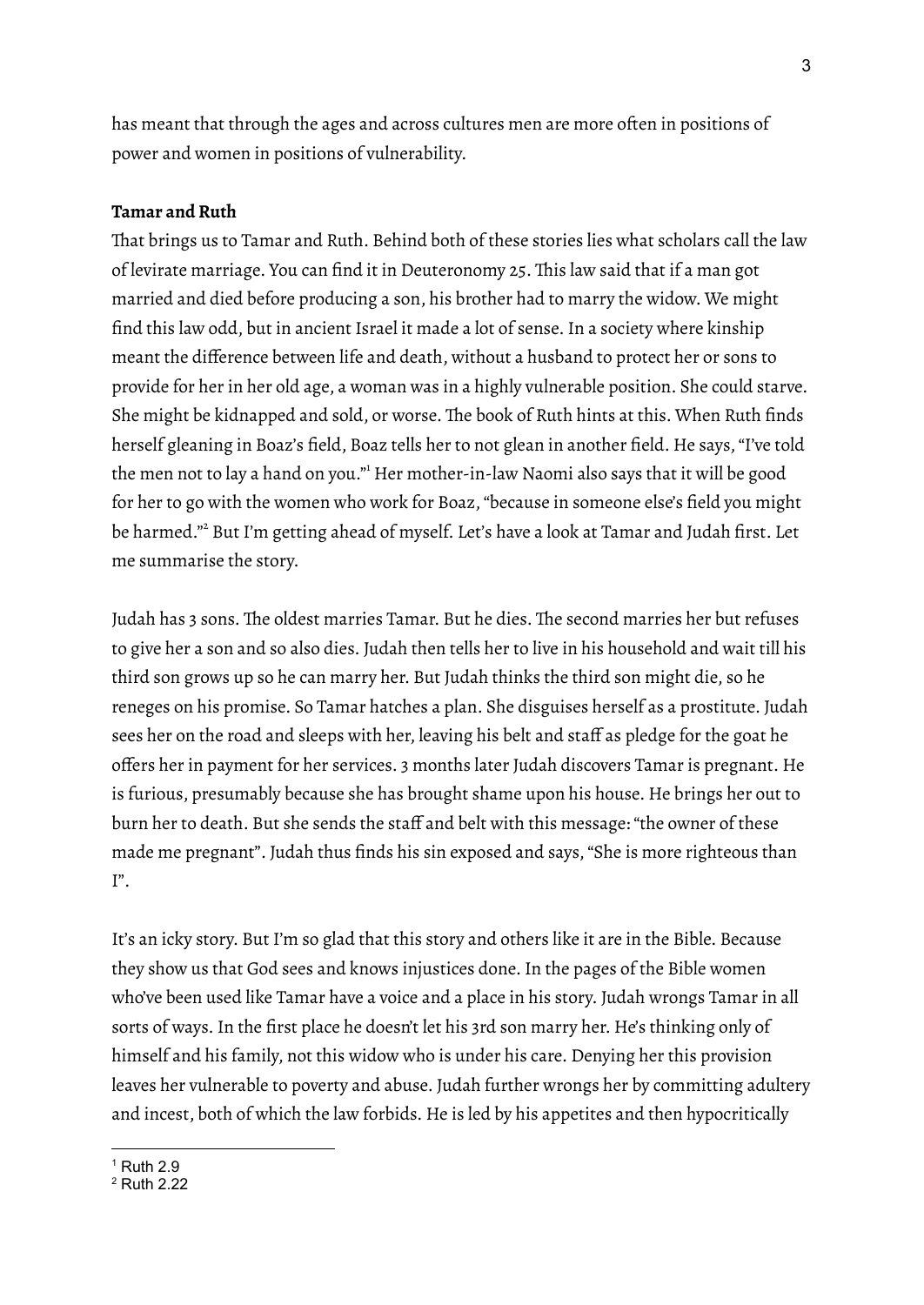rages against Tamar when her"indiscretion" becomes obvious. Tamar uses perhaps the only power she has, her sexuality, to secure the justice Judah owes her, even though this means moral compromise.In the end Judah recognises this and names her as more righteous than he. And, it seems he repents. The text says that he did not sleep with her again. <sup>3</sup> Tamar's story exposes the hypocrisy of men who use their power to abuse women and deny them justice.

Her story reminds me of 1 Thessalonians 4.

It is God's will that you … should avoid sexual immorality; **4** that each of you should learn to control your own body in a way that is holy and honorable, **5** not in passionate lust like the pagans, who do not know God; **6** and that in this matter no one should wrong or take advantage of a brother or sister.

We often hear that Christian sexual ethics - that sex is only for husband and wife in marriage - as repressive and cutting across our freedom. But did you notice how St Paul speaks about it in verse 6? As a matter of justice. People can be taken advantage of in the bedroom.

Two of the greatest idols in our culture are greed and sex. Greed is expressed in our marriage to the market. Here everything, human beings included, is reduced to commodities that can be bought or sold. Put sex through the filter of the market and you get pornography. Unless as a society we tackle the scourge of pornography we will not make real headway on culture wide justice for women. Just as a side note, if you watch porn, you need to stop. You're not alone. Have a chat with me or someone you trust and get some help.

That boundary of marriage is there to protect people from being exploited. And second, we are called to control our bodies in a way that is holy and honorable, *forthesake of the other*. That applies in marriage just as much as outside of it. Marriage is not a license to wrong your spouse in the bedroom. Sex is about mutual self giving, with both parties saying yes.

# **Ruth and Boaz**

If the story of Tamar was one of men behaving badly, the story of Ruth is the opposite.If you haven't read Ruth, please do! It's one of the absolute gems of the Bible. We'll visit it again next week. But for those who haven't read it, let me try and summarise the story as it pertains to today's topic. We pick up the story in chapter 2 where the widow Naomi returns home to Bethlehem during the harvest. Her sons have died but her daughter-in-law from Moab, Ruth, goes with her. You might remember those 4 categories of vulnerable people in the Bible - the poor, the widow, the orphan and the immigrant. Well, Ruth fits three of those. They need to eat, so Ruth goes to glean. She finds herself gleaning in the field of Boaz. Boaz

4

<sup>3</sup> Genesis 38.26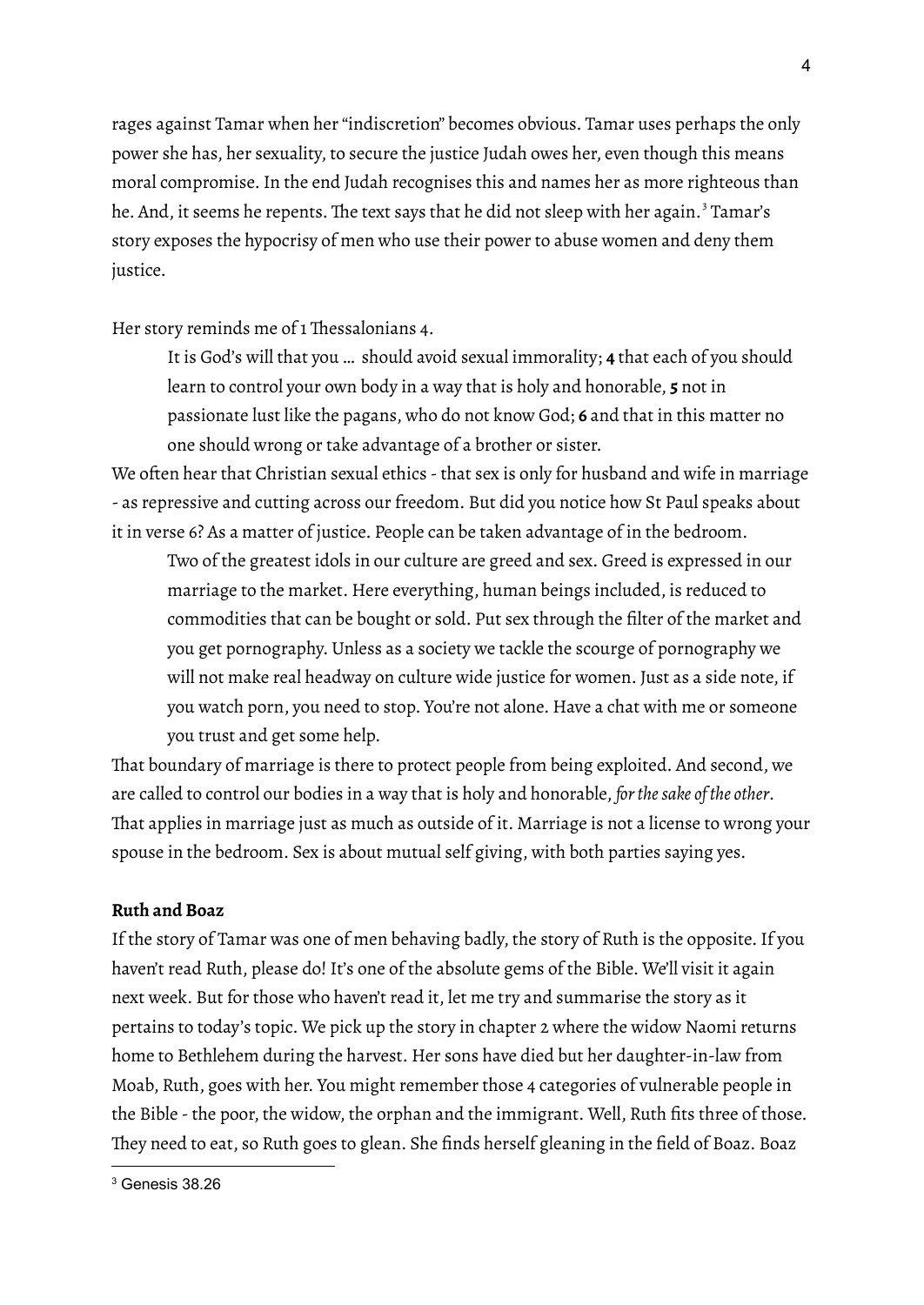generously provides for Ruth and Naomi, and it turns out he is a kinsman-redeemer. That is he is a relative of Naomi's dead husband. Under Jewish law the job of kinsman-redeemer was to do 2 things - marry the widow of a deceased relative, as we saw earlier, and buy their property. Both of these would provide for the vulnerable widow.

Many of the elements of the story of Ruth are similar to that of Judah and Tamar. She's a foreign woman seeking protection and provision for the future. Naomi thinks that the only way for Ruth to secure this is through using her sexuality.In chapter 3 Naomi sends Ruth to visit Boaz at night. She puts on perfume and a slinky dress. Boaz is asleep, perhaps after too many beers.In verse 7 it says that Ruth uncovered his feet and laid down. But the Hebrew is ambiguous. It could read, "Ruth uncovered herself and laid down at his feet." Naomi's plan is to put Boaz in a compromising position so that he will have to marry her and so provide for her and Naomi. But at the crucial moment when Boaz wakes up, Ruth goes beyond Naomi's plans and appeals to Boaz to act in his capacity as a kinsman-redeemer. Boaz could have taken advantage of Ruth. Here she is a poor, foreign, widow, offering herself to him. He has all the power. It wouldn't surprise anyone. But throughout the book he acts consistently as a redeemer, with integrity and compassion, providing for this vulnerable woman and clothing her with dignity. His integrity is almost painful as he says to her, "there's a kinsman-redeemer closer than I". He will make sure that when he marries Ruth everything is done properly in the sight of the elders of the town.

Boaz shows how power can and should be used. He demonstrates how God's law written on the heart produces generous justice. He is a model for how men, you and me my brothers, are to treat women, unlike Judah and so many men in the Bible. We need to be the kind of people our sisters can trust.

Both these stories turn upon a particular social structure designed to provide for widows. We can and should work for structures that bring justice for women. The Laws of the Old Testament are an example of how to build a just society, and they offer paradigms to form our moral imaginations. But these stories also show that working on the structural level is not enough. The structures are only as good as the character of the people inhabiting them. Judah acts out of selfishness and gives reign to his sexual appetite. Boaz listens to Ruth. He notices her character, unlike Judah, who just wanted Tamar's body. Despite his obvious desire for Ruth, Boaz acts with integrity and self control, consistently seeking to generously provide for her and other women under his care. To bring about justice for women we have to cultivate men of moral character. That is what church is about. As we read the Bible, hear it taught, put it into practise, cultivate habits of prayer and repentance when we stuff up,